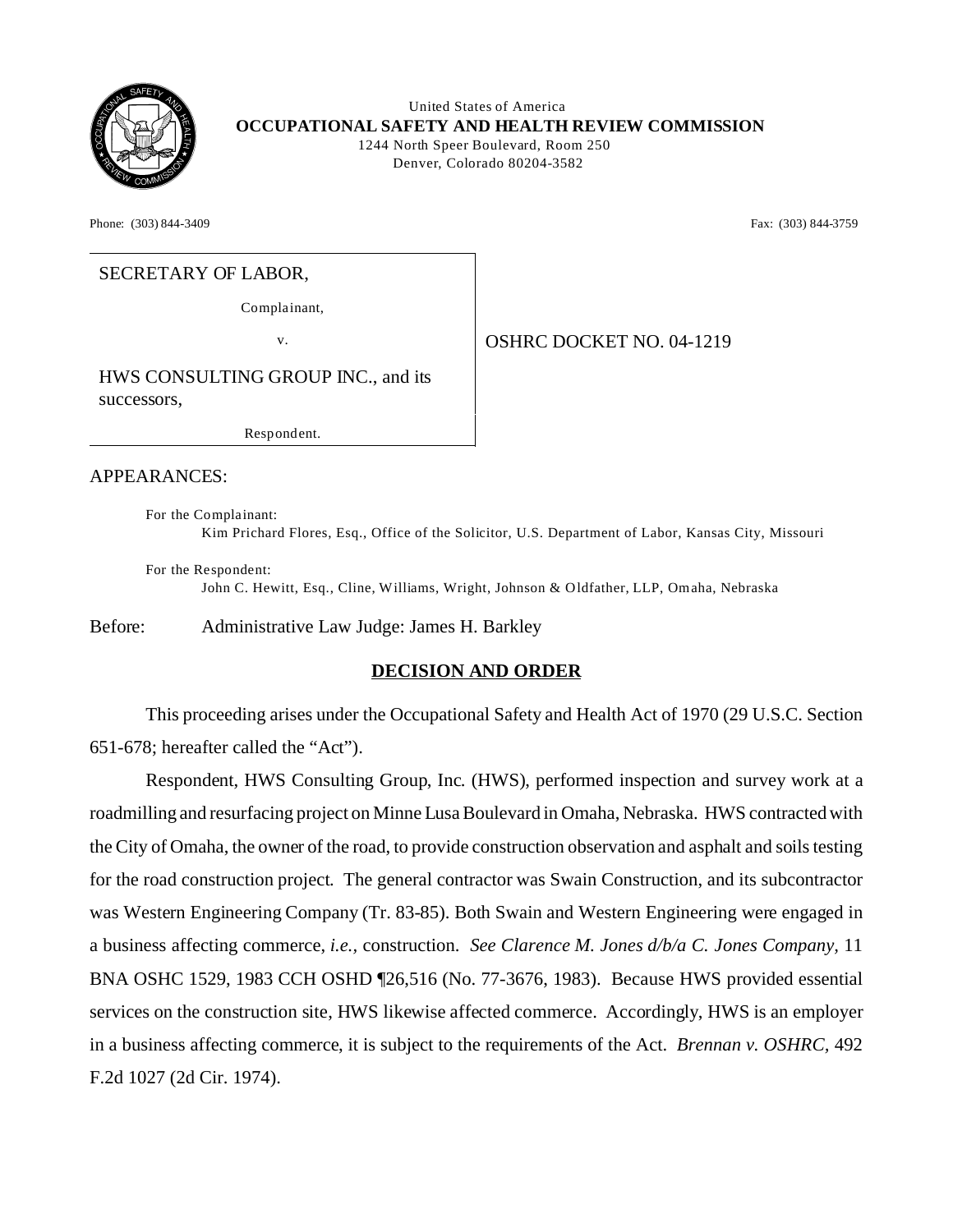On April 21, 2004, Craig Lamb, an HWS employee, suffered fatal injuries on HWS' Minne Lusa work site when he was struck by one of Western Engineering Company's dump trucks. Following the accident, the Occupational Safety and Health Administration (OSHA) conducted an inspection at the site. As a result, HWS was issued a citation alleging violation of §1926.95(a) of the Act. By filing a timely notice of contest HWS brought this proceeding before the Occupational Safety and Health Review Commission (Commission). Prior to the hearing Complainant moved to amend the citation to allege, in the alternative, a violation of §5(a)(1) of the Act. Complainant's motion was granted. On March 9, 2005, a hearing was held on this matter in Omaha, Nebraska. The parties have submitted briefs on the issues and this matter is ready for disposition.

### **FACTS**

Marilyn Franklin, who resides near the Minnie Lusa work site (Tr. 8), testified that, while walking her dogs on April 21, 2004, she saw a man, Craig Lamb, go out into the street behind a construction truck that was backing up on Minne Lusa Boulevard near the intersection of Minne Lusa and Read Street (Tr. 9, 18-19). Lamb was not wearing any type of reflective clothing (Tr. 11). Lamb squatted down, facing the truck, which was backing towards him (Tr. 10). Ms. Franklin heard a thud, and saw the truck start forward; Lamb was lying in the street (Tr. 10). Franklin ran to the truck and alerted the driver, who went for help (Tr. 11).

The driver of the dump truck told Steve Jordan, the OSHA Compliance Officer (CO), that she was being directed back by the operator of the milling machine at the time of the accident (Tr. 49). She was watching in her mirrors as she backed up, and her backup alarm was working (Tr. 49-50). There was no spotter behind the dump truck (Tr. 49).

Jordan testified that the Minnie Lusa site was not barricaded, and was open to local traffic (Tr. 64 65). According to Jordan, an employee working on a public street without a reflective vest could be struck by a private vehicle, or by a piece of construction equipment (Tr. 31).

Jeff Sockel, a professional engineer and project manager for HWS, told CO Jordan that, at the time of the accident, Lamb was measuring the crown of the milled road to assure that water would drain off properly (Tr. 32, 85-86). Sockel told Jordan that he himself always wore a reflective vest on the site (Tr. 33, 65). However, Sockel testified at the hearing that it was not the general practice within the construction industry to wear reflective clothing (Tr. 87). Nonetheless, CO Jordan noted that Western Engineering employees wore reflective clothing on the day of the OSHA inspection (Tr. 51, 80).

2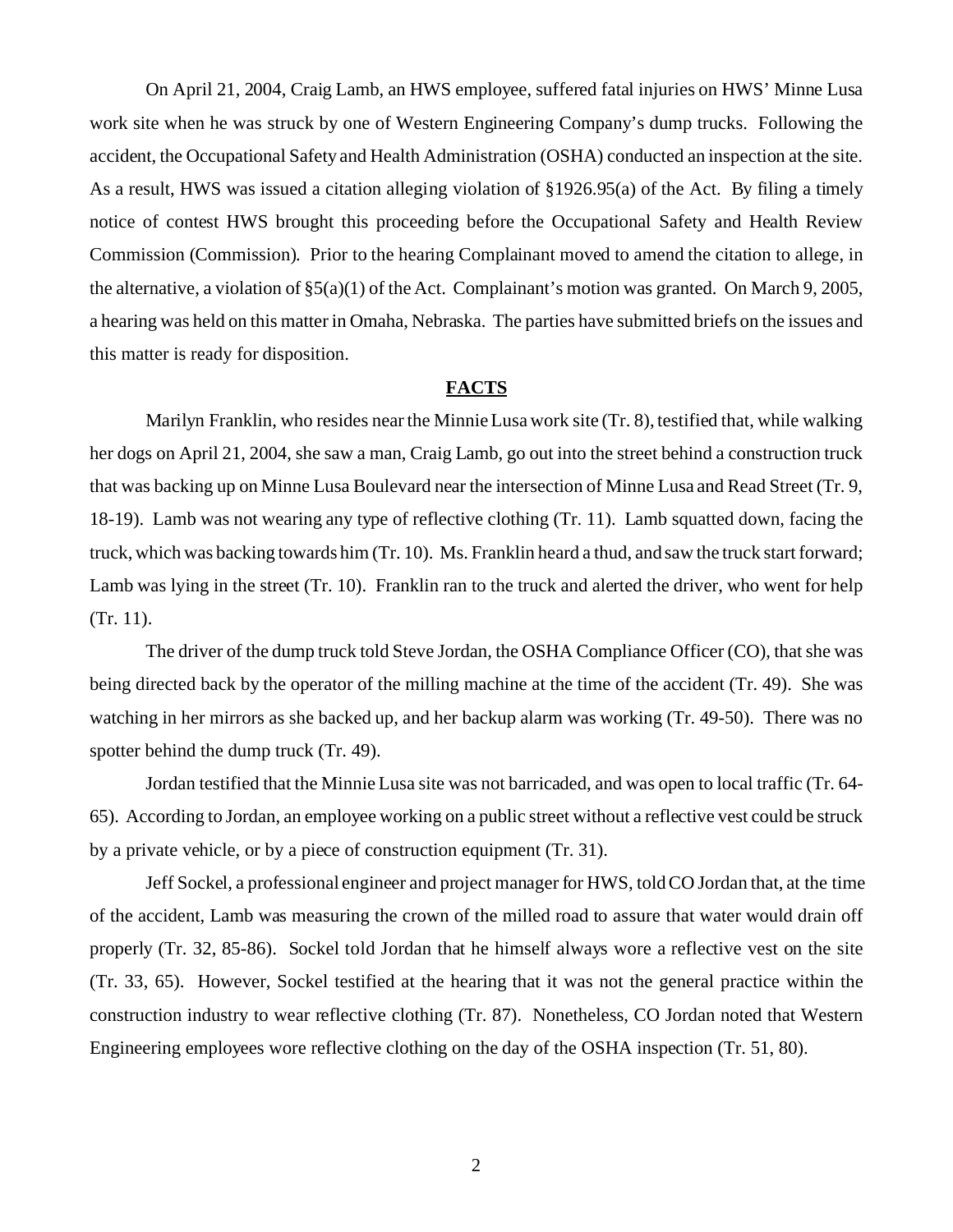Serious citation 1, item 1 alleges:

#### CFR 1926.95(a):

Jobsite located at Minnie Lusa Blvd, Omaha, NE 68112 (Between Read and Vane Streets). Protective equipment, including personal protective equipment for eyes, face, head, and extremities, protective clothing, was not used. On April 21, 2004, an employee did not wear reflective safety vest at a job site where there was a road milling/resurfacing project and there was employee exposure to vehicular traffic. The employee suffered fatal injuries after being struck by a dump truck on the recently milled road.

## *Discussion*

First of all, this judge notes that this proceeding is not intended to determine the cause of the accident which initiated the April 2004 inspection. Nothing in the evidence establishes that the accident was caused by Mr. Lamb's failure to wear a reflective safety vest, or that his use of such a vest would have prevented the accident. However, such a showing is not necessary to prove a violation of the Act. To establish a violation of section 5(a)(2) of the Act, the Secretary must show by a preponderance of the evidence that: (1) the cited standard applies, (2) there was a failure to comply with the cited standard, (3) employees had access to the violative condition, and (4) the cited employer either knew or could have known of the condition with the exercise of reasonable diligence. *See, e.g., Walker Towing Corp.*, 14 BNA OSHC 2072, 2074, 1991-93 CCH OSHD ¶29239, p. 39,157 (No. 87-1359, 1991).

#### **Applicability of the Construction Standards**

As a threshold matter, HWS argues that it was not engaged in construction at the Minne Lusa site and that its activities were not governed by the construction standards at Part 1926.

CO Jordan testified that he considered HWS to be a "general industry" employer (Tr. 58, 71). Jordan recommended citation under the general industry standard. The agency, however, reversed the CO and issued the citation under the construction standards. The CO did not know why HWS was cited under the construction standards (Tr. 58, 72). However, under cross-examination, he testified that he mistakenly believed that HWS was the general contractor on the site, and that Western Engineering, which was performing construction work , was HWS' subcontractor (Tr. 77-78).

Section 1910.12(b) states that construction refers to work for construction, alteration, and/or repair, including painting and decorating. The Commission has held that the construction standards do not apply to a non-trade employer who is responsible solely for the performance of inspection services at a construction worksite. *Foit-Albert Associates,* 17 BNA OSHC 1975, 1997 CCH OSHD ¶31,299 (No. 92 654, 1997); *Simpson, Gumpertz & Heger, Inc. (SGH),* 15 BNA OSHC 1851, 1991-93 CCH OSHD ¶29,828 (No. 89-1300, 1992), *aff'd*, 3 F.3d 1 (1st Cir. 1993). In *SGH* the Commission specifically rejected the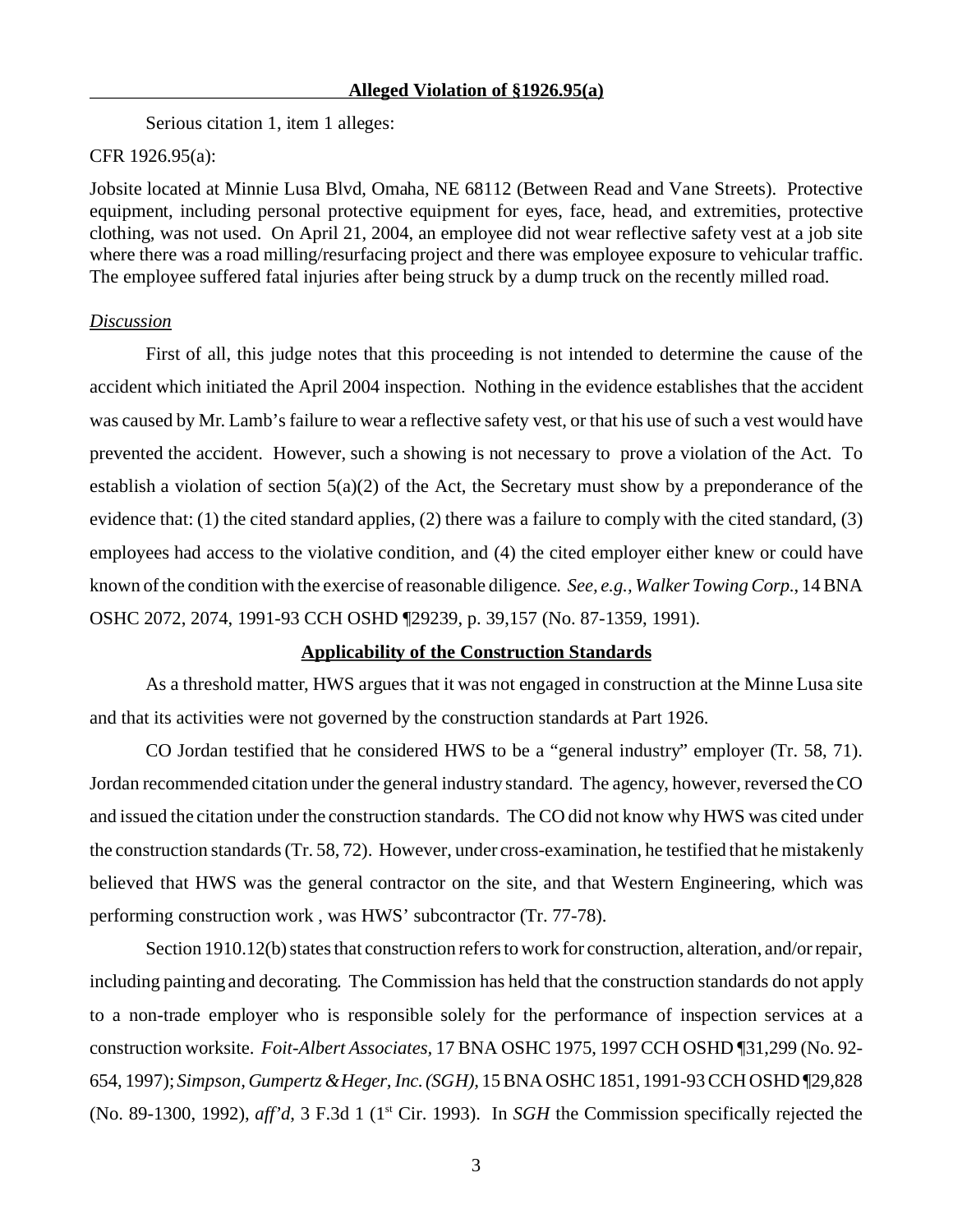Secretary's contention that design and engineering professionals are subject to the construction standards merely because of their involvement with a construction project. *Id.* Thus, although HWS' work was an "integral and necessary part of the road construction," as the Secretary alleges at page 6 of her Posthearing Brief, because HWS performed no actual physical trade labor, it was not itself engaged in construction. Section 1926.95(a) is, therefore, inapplicable here.

This is not to suggest that non-construction workers working on a construction site need not wear reflective clothing where they are exposed to hazards posed by moving roadway traffic or construction equipment. Employers falling under the General Industry standard are subject §1910.132, which is identical to  $\S 1926.95^1$ , and to the provisions of the General Duty Clause, at  $\S 5(a)(1)$  of the Act. As noted above, the Secretary alleged violation of  $\S(3a)(1)$  in the alternative.

## **Alleged Violation of §5(a)(1)**

In a motion filed after the citation was issued, Complainant alleged, in the alternative, a violation of the General Duty Clause at  $\S5(a)(1)$  of the Act. That motion articulated the alternative violation as follows:

The employer did not furnish employment and a place of employment which were free from recognized hazards that were causing or likely to cause death or serious physical harm to employees in that: Employees were exposed to hazard of being struck by vehicular traffic.

On April 21, 2004, an employee did not wear reflective safety vest at a job site where there was a road milling/resurfacing project and there was employee exposure to vehicular traffic. The employee suffered fatal injuries after being struck by a dump truck on the recently milled road.

Feasible means of abatement may include but are not limited to the following:

1. Protective equipment, including reflective safety vest or similar personal protective equipment shall be provided, used, and maintained in a sanitary and reliable condition wherever it is necessary by reason of hazards.

2. A disciplinary policy shall be developed and implemented requiring employees to use said personal protective equipment.

3. An inspection policy shall be developed and implemented to verify compliance with personal protective equipment use.

 $1$  §1910.132(a) provides:

Protective equipment, including personal protective equipment for eyes, face, head and extremities, protective clothing, respiratory devices, and protective shields and barriers shall be provided, used and maintained in a sanitary and reliable condition wherever it is necessary by reason of hazards of processes or environment, chemical hazards, radiological hazards, or mechanical irritants encountered in a manner capable of causing injury or impairment in the function of any part of the body through absorption, inhalation or physical contact.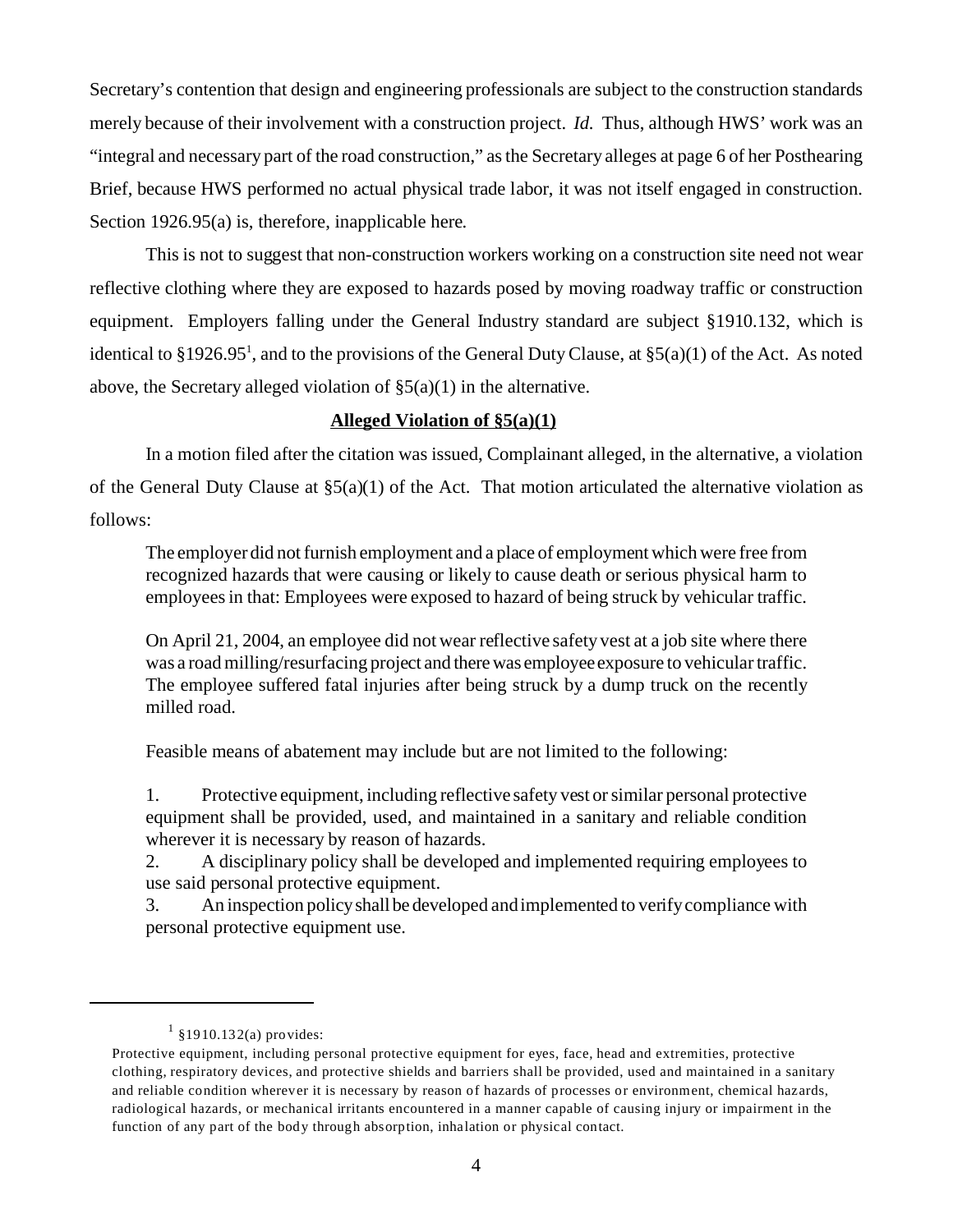### *Discussion*

In order to prove a violation of section  $5(a)(1)$  of the Act, the Secretary must show that: (1) a condition or activity in the workplace presented a hazard to an employee, (2) the hazard was recognized, (3) the hazard was likely to cause death or serious physical harm, and (4) a feasible means existed to eliminate or materially reduce the hazard. The evidence must show that the employer knew, or with the exercise of reasonable diligence could have known, of the violative conditions. *Tampa Shipyards, Inc.*, 15 BNA OSHC 1533, 1991-93 CCH OSHD ¶29,617 (Nos. 86-360, 86-469, 1992).

The Secretary failed to introduce evidence exclusively relevant to  $\S(5a)(1)$  at the hearing, and completely failed to address the General Duty Clause in her brief. This judge has no recourse but to consider the alternative pleading abandoned. Nonetheless this judge notes that the evidence in this record is insufficient to establish a  $5(a)(1)$  violation for the reasons set forth below.

A recognized hazard may be a practice, procedure or condition under the employer's control that is known to be hazardous either constructively, *i.e.,* by the industry in general, or actually, by the cited employer in particular. *Pelron Corporation*, 12 BNA OSHC 1833, 1986 CCH OSHD ¶27,605 (No. 82 388, 1986).

**Actual.** Complainant introduced evidence that another HWS employee, Jeff Sockel, always wore a reflective vest. However, the Secretary failed to demonstrate that HWS was aware that Sockel possessed a vest, or explain how Sockel's possibly idiosyncratic use of a reflective vest demonstrates that HWS recognized that an employee's failure to wear such a vest on this job site constituted a hazard.

**Industry.** The Commission has held that advisory standards may establish industry recognition. *Coleco Industries, Inc.*, 14 BNA OSHC 1961, 1991 CCH OSHD ¶29,200 (No. 84-546, 1991). In her brief, during her discussion of §1926.95, the Secretary refers to the U.S. Department of Transportation Federal Highway Administration's Manual on Uniform Traffic Control Devices for Streets and Highways (the MUTCD), which was submitted as an attachment to Respondent's brief in objection to Complainant's motion to amend. The MUTCD, in relevant part, states that:

TTC [temporary traffic control] zones present temporary and constantly changing conditions that are unexpected by the road user. This creates an even higher degree of vulnerability for workers on or near the roadway.

\* \* \*

Worker Safety Apparel–all workers exposed to the risks of moving roadway traffic or construction equipment should wear high-visibility safety apparel meeting the requirements of ISEA "American National Standard for High-Visibility Safety Apparel" (see Section 1A.11), or equivalent revisions, and labeled as ANSI 107-199 standard performance for Class 1, 2, or 3 risk exposure. A competent person designated by the employer to be responsible for the worker safety plan within the activity area of the job site should make the selection of the appropriate class of garment.